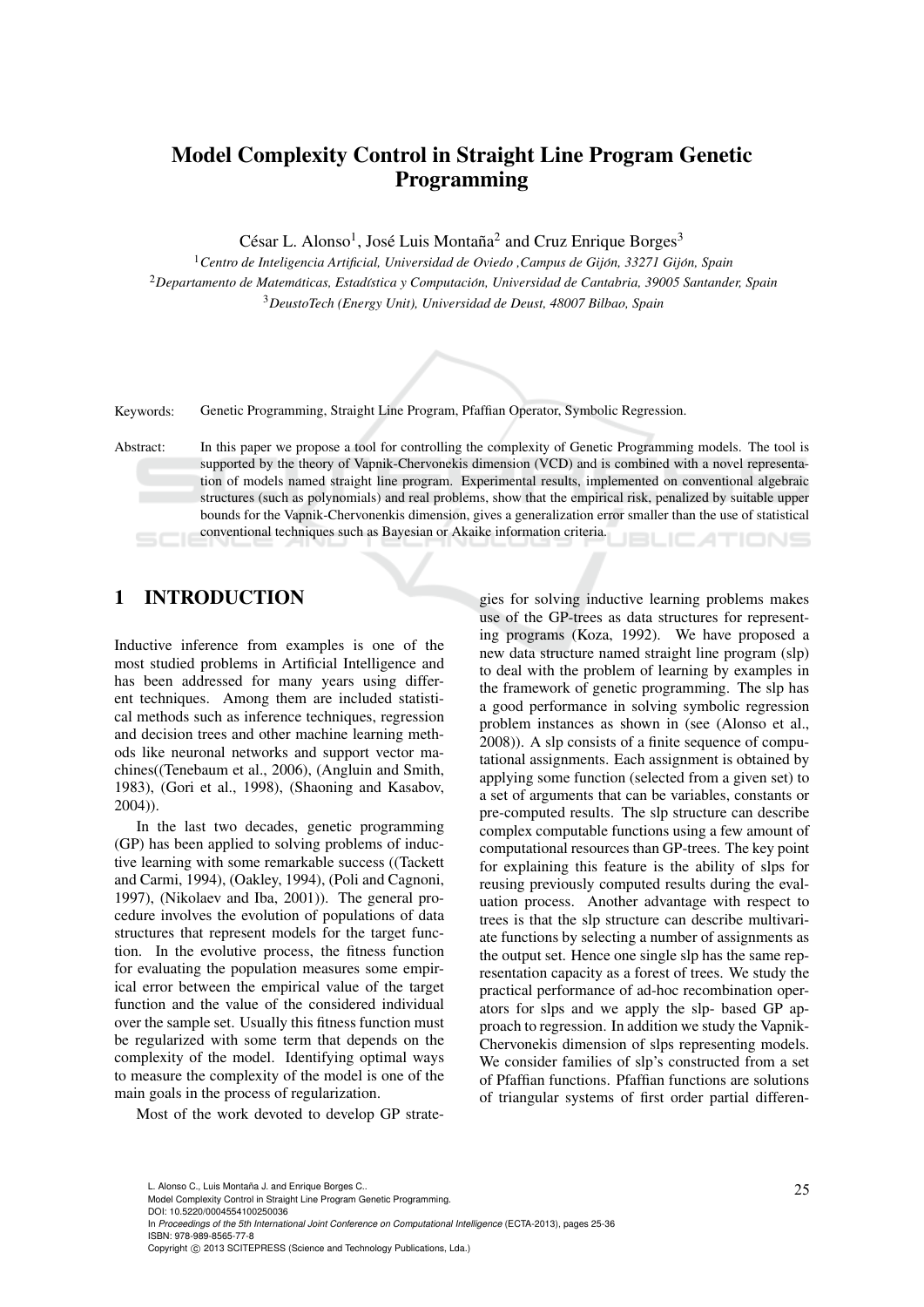tial equations with polynomial coefficients. As examples, polynomials, exponential functions, trigonometric functions on some particular intervals and, in general, analytic algebraic functions are Pfaffian. The main outcome of this work is a penalty term for the fitness function of a genetic programming strategy based on slp's to solve inductive learning problems. Experimental results point out that the slp structure, if suitably regularized, may result in a robust tool for supervised learning.

## 2 STRAIGHT LINE PROGRAM GENETIC PROGRAMMING

Straight line programs have a large history in the field of Computational Algebra. A particular class of straight line programs, known in the literature as arithmetic circuits, constitutes the underlying computation model in Algebraic Complexity Theory ((Burguisser et al., 1997)). Arithmetic circuits with the standard arithmetic operations {+,−,∗, /} are the natural model of computation for studying the computational complexity of algorithms solving problems with an algebraic flavor. They have been used in linear algebra problems ((Berkowitz, 1984)), in quantifier elimination ((Heintz et al., 1990)) and in algebraic geometry ((Giusti and Heinz, 1993) and (Giusti et al., 1997)). Also, slp's constitute a promising alternative to the trees in the field of Genetic Programming (see (Alonso et al., 2008)). The formal definition of the straight line program structure is as follows: Let  $F = \{f_1, \ldots, f_n\}$  be a set of functions, where  $f_i$  has arity  $a_i$ , for  $1 \le i \le n$ , and let  $T = \{t_1, \ldots, t_m\}$  be a set of terminals. A *straight line program (slp)* over *F* and *T* is a finite sequence of computational instructions  $\Gamma = \{I_1, \ldots, I_l\}$  where

$$
I_k \equiv u_k := f_{j_k}(\alpha_1, \ldots, \alpha_{a_{j_k}}); \text{ with } f_{j_k} \in F,
$$

 $\alpha_i \in T$  for all *i* if  $k = 1$  and  $\alpha_i \in T \cup \{u_1, \ldots, u_{k-1}\}$  for  $1 < k \leq l$ .

Terminal set *T* is of the form  $T = V \cup C$ , where  $V = \{x_1, \ldots, x_n\}$  is a finite set of variables and  $C =$  ${c_1, \ldots, c_q}$  is a finite set of constants. The number of instructions *l* is the *length* of Γ.

Note that if we consider the  $slp \Gamma$  as the code of a program, then a new variable  $u_i$  is introduced at each instruction *I<sub>i</sub>*. We will denote by  $\Gamma = \{u_1, \ldots, u_l\}$  a slp. Each of the non-terminal variables  $u_i$  can be considered as an expression over the set of terminals *T* constructed by a sequence of recursive compositions from the set of functions *F*. The set of all slp's over *F* and *T* is denoted by *SLP*(*F*,*T*).

An output set of a slp  $\Gamma = \{u_1, \ldots, u_l\}$  is any set of non-terminal variables of  $\Gamma$ , that is,  $O(\Gamma)$  =  $\{u_{i_1}, \ldots, u_{i_t}\}, i_1 < \cdots < i_t$ . Provided that  $V =$  ${x_1, \ldots, x_p} \subset T$  is the set of terminal variables, the function computed by  $\Gamma$ , denoted by  $\Phi_{\Gamma}: I^p \to O^t$ , is defined recursively in the natural way and satisfies  $\Phi_{\Gamma}(a_1,\ldots,a_n)=(b_1,\ldots,b_t)$ , where  $b_i$  stands for the value of the expression over *V* of the non-terminal variable  $u_i$ , when we replace the variable  $x_k$  with  $a_k$ ;  $1 \leq k \leq p$ .

For computing the initial population, the well known methods for trees (see (Koza, 1992)) can be easily adapted to slp's. In order to compute the fitness function in a GP process to solve a particular problem, the computation of the function  $\Phi_{\Gamma}$ , considering its own definition, would be often necessary.

#### 2.1 SLP Crossover and Mutation

For slp-GP, 1-point crossover and in general *k*-point crossover are easily defined. However, a new specific crossover operation that produces another type of information exchange between the two selected parents, has been designed. The objective is to carry subexpressions from one parent to the other. A subexpression is captured by an instruction  $u_i$  and all the instructions that are used to compute the expression over the set of terminals represented by  $u_i$ . Now follows a description of this crossover with a clarifying example.

Given two slp's,  $\Gamma_1$  and  $\Gamma_2$ , first a position *k* en  $\Gamma_1$ is randomly selected. Let  $S_{u_k}$  be the set of all instructions related to the computation of the subexpression associated to node  $u_k$ . We obtain the first offspring by randomly selecting an allowed position  $t$  in  $\Gamma_2$  and making the substitution of a part of its instructions by those instructions in  $S_{u_k}$  suitably renamed. For the second offspring we symmetrically repeat the strategy.

**Example:** Consider  $F = \{*, +\}, L = 5$  and  $T =$  $\{x, y\}$ . Let  $\Gamma_1$  and  $\Gamma_2$  be the following two slp's:

$$
\Gamma_1 \equiv \left\{ \begin{array}{l} u_1 := x + y \\ u_2 := u_1 * u_1 \\ u_3 := u_1 * x \\ u_4 := u_3 + u_2 \\ u_5 := u_3 * u_2 \end{array} \right. \quad \Gamma_2 \equiv \left\{ \begin{array}{l} u_1 := x * x \\ u_2 := u_1 + y \\ u_3 := u_1 + x \\ u_4 := u_2 * x \\ u_5 := u_1 + u_4 \end{array} \right.
$$

If  $k = 3$  then  $S_{u_3} = \{u_1, u_3\}$ , and *t* must be selected in  $\{2,\ldots,5\}$ . If for instance  $t=3$ , then the first offspring is as follows.

$$
\Gamma_1' \equiv \left\{ \begin{array}{l} u_1 := x * x \\ \mathbf{u}_2 := \mathbf{x} + \mathbf{y} \\ \mathbf{u}_3 := \mathbf{u}_2 * \mathbf{x} \\ u_4 := u_2 * x \\ u_5 := u_1 + u_4 \end{array} \right.
$$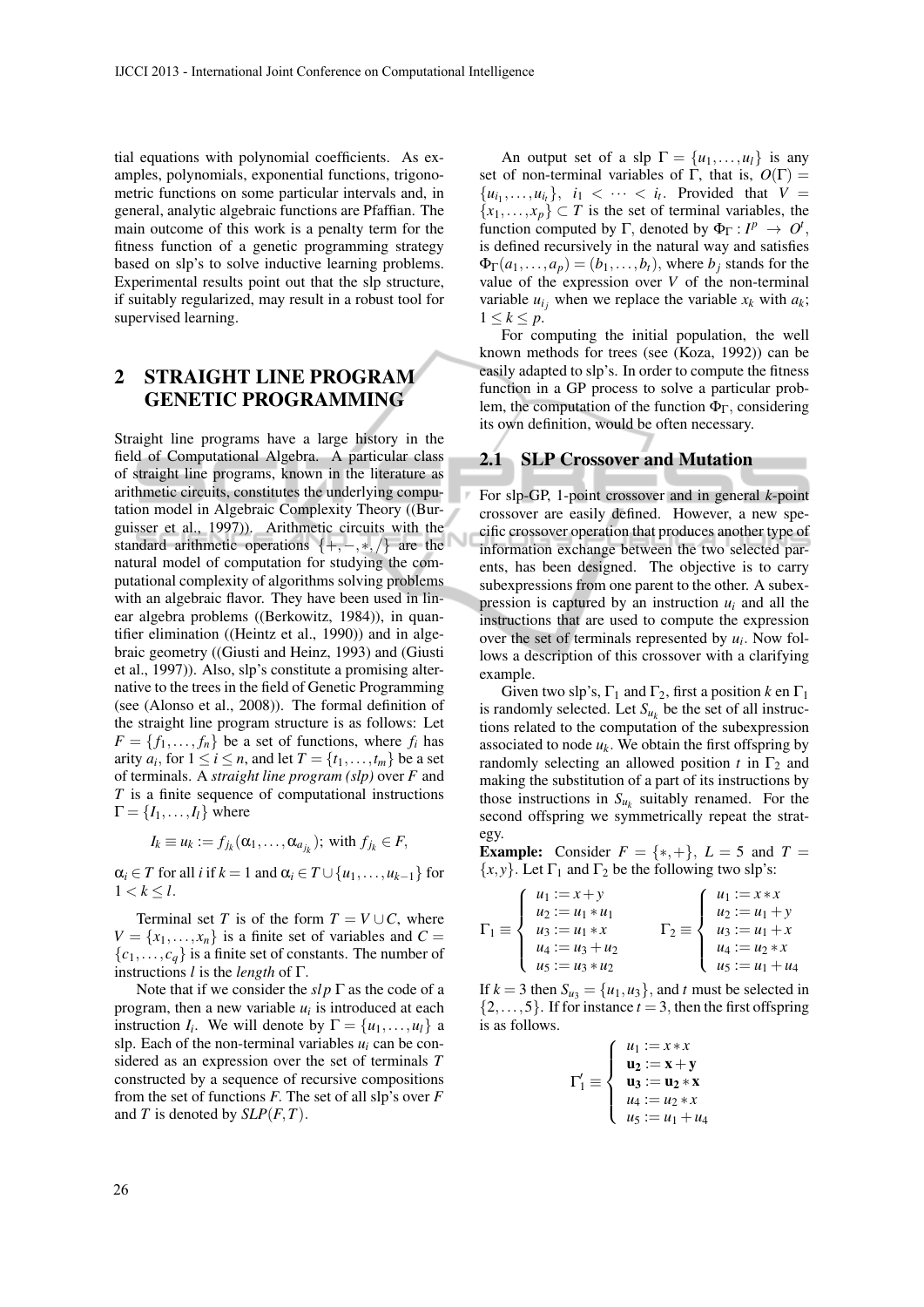For the second offspring, if the selected position in  $\Gamma_2$ is  $k' = 4$ , then  $S_{u_4} = {u_1, u_2, u_4}$ . Now if  $t = 5$ , then the offspring will be

$$
\Gamma_2' \equiv \left\{ \begin{array}{l} u_1 := x + y \\ u_2 := u_1 * u_1 \\ u_3 := x * x \\ u_4 := u_3 + y \\ u_5 := u_4 * x \end{array} \right.
$$

The mutation operation in the slp structure consists of a change in one of the instructions. This change can be either the substitution of the complete instruction by another one randomly generated, or a little modification of just one of the arguments of the function in *F* that defines the instruction.

## 3 PFAFFIAN FUNCTIONS AND VCD OF FORMULAS

In this section we introduce some tools concerning the geometry of sets defined by boolean combinations of sign conditions over Pfaffian functions (semi-Pfaffian sets in the mathematical literature). A complete survey on the subject is due to Gabrielov and Vorobjov ((Gabrielov and Vorobjov, 2004)).

**Definition:** Let  $U \subset \mathbb{R}^n$  be an open domain. A *Pfaffian chain* of length  $q \ge 1$  and degree  $D \ge 1$  in *U* is a sequence of real analytic functions  $f_1, \ldots, f_q$  in *U* satisfying a system of differential equations

$$
\frac{\partial f_i}{\partial x_j} = P_{i,j}(\mathbf{x}, f_1(\mathbf{x}), \dots, f_i(\mathbf{x})) \tag{1}
$$

for  $i = 1, \dots q$  where  $P_{i,j} \in \mathbf{R}[\mathbf{x}, y_1, \dots, y_i]$  are polynomials of degree at most *D* and  $\mathbf{x} = x_1, \dots, x_n$ .

A function *f* on *U* is called a Pfaffian of order *q* and degree (*D*,*d*) if

$$
f(\mathbf{x}) = P(\mathbf{x}, f_1(\mathbf{x}), \dots, f_q(\mathbf{x}))
$$
 (2)

where  $P \in \mathbf{R}[\mathbf{x}, y_1, \dots, y_q]$  is a polynomial of degree at most  $d \geq 1$  and  $f_1, \ldots, f_q$  is a Pfaffian chain of length *q* and degree *D*.

The following functions are Pfaffian: *sin*(*x*), defined on the interval  $(-\pi + 2\pi r, \pi + 2\pi r)$ ;  $tan(x)$ , defined on the interval  $\left(-\frac{\pi}{2}+\frac{\pi}{n}\pi/2+\frac{\pi}{n}\right)$ ; *e*<sup>x</sup> defined in **R**;  $\log x$  defined on  $x > 0$ ;  $1/x$  defined on  $x \neq 0$ .  $\sqrt{x}$ defined on  $x \geq 0$ . More generally, analytic algebraic functions are Pfaffian.

**Definition:** Let  $\mathcal F$  be a class of subsets of a set *X*. We say that *F* shatters a set *A*  $\subset$  *X* if for every subset *E* ⊂ *A* there exists *S* ∈ *F* such that *E* = *S* ∩ *A*. The VCD of  $\mathcal F$  is the cardinality of the largest set that is shattered by *F* .

Next we announce an upper bound for the VCD of a family of concept classes whose membership tests are computed by straight line programs involving Pfaffian operators over the real numbers. An important new issue is that we do not consider an upper bound for the length of the slp's. In previous results about VCD of programs or families of computation trees, a time bound approximated by the number of steps of the program execution or by the height of the computation tree is needed ((Golberg and Jerrum, 1995). In our case we only need a bound for the number of the non-scalar slp's instructions. Those are instructions involving operations which are not in {+,−}.

A rough estimation of the *VC* dimension of slps using Pfaffian operators can be obtained computing the number of free parameters in families of slps with bounded non-scalar complexity. To do this let  $T =$  $\{t_1,\ldots,t_n\}$  be a set of terminals and let  $F = \{+, -*, /,\}$  $sign$ }  $\cup$  { $f_1, \ldots, f_q$ } be a set of functions, where the elements *f<sup>i</sup>* constitute a Pfaffian chain of length *q* with arities bounded by *A* and the *sign* function is defined as  $sign(x) = 1$  if  $x > 0$  and 0 otherwise.

Let  $\Gamma_{n,L}$  be the collection of  $slp's \Gamma$  over *F* and *T* using at most *L* non-scalar operations and a free number of scalar operations. Then, the number of free parameters of a universal slp  $\Gamma$ <sub>*U*</sub> that parameterizes the elements of the family  $\Gamma_{n,L}$  is exactly:

$$
N := L[3 + q + A(n + \frac{L-1}{2}) + 1] + n \tag{3}
$$

The proof is as follows. Introduce a set of parameters  $\alpha$ ,  $\beta$  and  $\gamma$  taking values in  $Z^k$  for a suitable natural number *k*, such that each slp in the family can be obtained specializing the parameters. For this purpose we define  $u_{-n+m} = t_m$ , for  $1 \le m \le n$ . Note that any non-scalar assignment  $u_i$ ,  $1 \le i \le L$  in a slp  $\Gamma$  belonging to  $\Gamma_{n,L}$  is a function of  $t = (t_1, \ldots, t_n)$  that can be parameterized as follows:

 $u_i = U_i(\alpha, \beta, \gamma)(t) =$ 

$$
\gamma_{-n}^{j} [\alpha_{-n}^{i} (\sum_{j=-n+1}^{i-1} \alpha_{j}^{i_{1}} u_{j}) * (\sum_{j=-n+1}^{i-1} \alpha_{j}^{i_{2}} u_{j}) +
$$
  
+ 
$$
+ (1 - \alpha_{-n}^{i}) [\beta_{-n}^{i} \sum_{j=-n+1}^{i-1} \alpha_{j}^{i_{1}} u_{j} +
$$
  
+ 
$$
+ (1 - \beta_{-n}^{i}) sgn (\sum_{j=-n+1}^{i-1} \alpha_{j}^{i_{1}} u_{j})]] +
$$

$$
+(1-\gamma_{-n}^{i})\left[\sum_{k=1}^{q}\gamma_{k}^{i}f_{k}\left(\sum_{j=-n+1}^{i-1}\alpha_{j}^{i_{1}}u_{j},\ldots,\sum_{j=-n+1}^{i-1}\alpha_{j}^{i_{A}}u_{j}\right)\right]
$$

Now considering the last assignment as the output set of the slp  $\Gamma$ , this last assignment is parameterized as: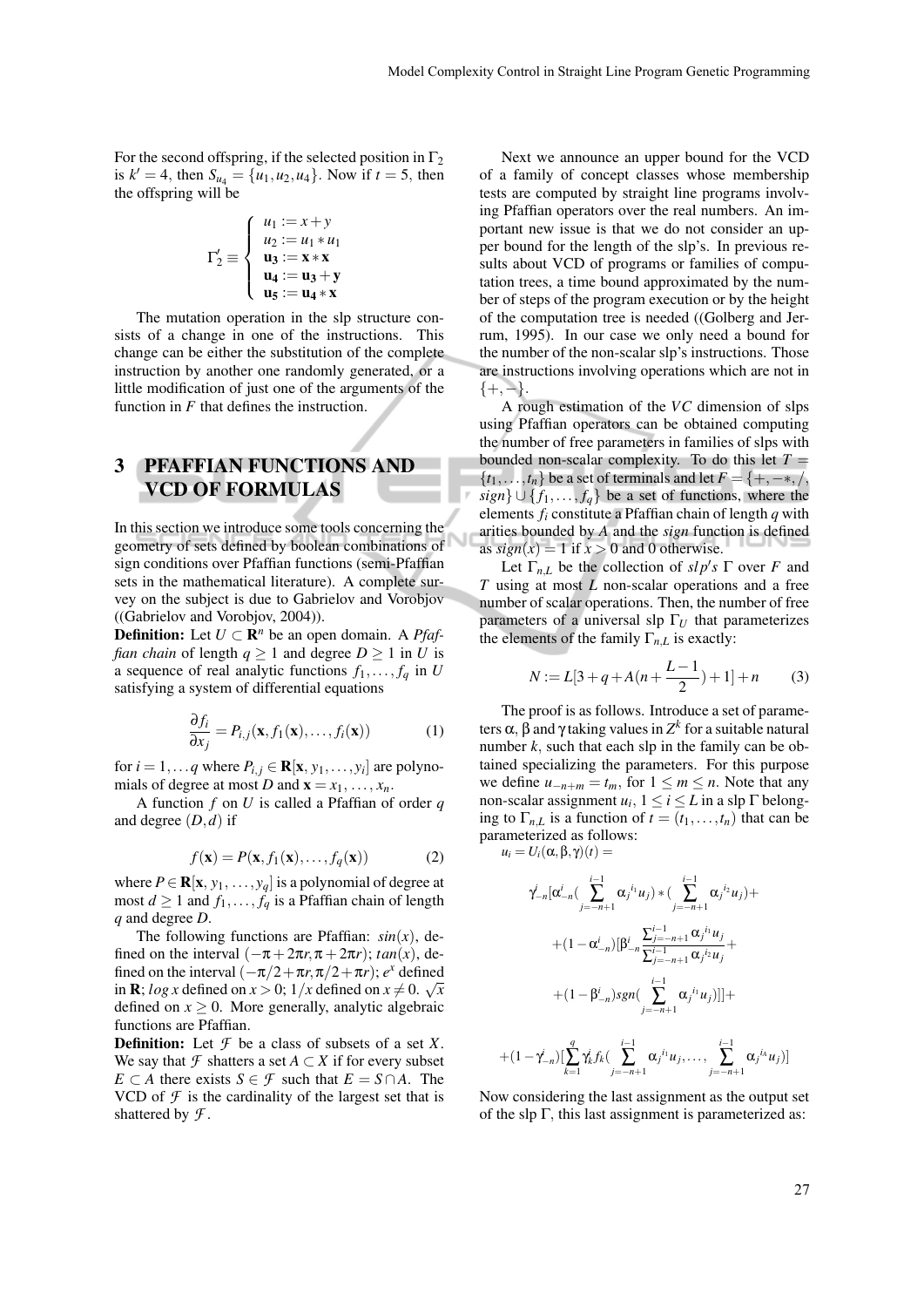$$
U=\sum_{j=-n+1}^L \alpha_j u_j
$$

where  $u_j$ ,  $1 \le j \le L$  are the non-scalar assignments.

Finally counting the number of introduced parameters we will obtain Equation 3. The estimation given in Equation 3 can be converted, after certain algebraic manipulations, into an upper bound using theory of Pfaffian operators (see (Gabrielov and Vorobjov, 2004). We omit the proof due to lack of space.

**Main Theorem.** Let  $\Gamma_{L,n}$  the set of slps with *n* variables, at most *L* non-scalar operations, using operators in *F* that contains the operations  $\{+,-,*,/,sign\}$ and Pfaffian operations *f* , where each *f* belongs to a fixed Pfaffian chain  $\{f_1, \ldots, f_q\}$  of length *q* and degree  $D \ge 2$ . Let *N* be as in Equation 3. Then, the Vapnik-Chervonenkis dimension of  $C_{k,n}$  is in the class: п

$$
O((q(N+n))^{2} + (N+n)(L+q)
$$
  

$$
log_2((N+n)(L+1)(4+D)))
$$
 (4)

Simplification. If we consider as constants parameters *n*, *q*, *D* and *d*, the VCD of the class is at most  $O(L<sup>4</sup>)$ . This quantity gives an idea of the asymptotic maximum order of VCD of common classes of *GP*models. We point out that this quantity is an upper bound and, possibly, far from being an optimal bound, but it can be used as starting point in further experimental developments.

### 4 MODEL SELECTION **CRITERION**

In supervised learning problems like regression and classification a considerable amount of effort has been done for obtaining good generalization error bounds. The results by Vapnik (see (Vapnik, 1998)) state the following error bound:

$$
\varepsilon(f) \leq \varepsilon_m(f) + \sqrt{\frac{h(\log(2m/h) + 1) - \log(\eta/4)}{m}},\tag{5}
$$

where *h* must be substituted by the upper bound of the VCD of the hypothesis class that contains the model  $f$ ,  $\eta$  is the probability that the error bound is violated and *m* is the sample size. As usual in this context  $\varepsilon(f)$  and  $\varepsilon_m(f)$  stand, respectively, for the true mean square error and the empirical mean square error of the model *f*.

In our case, *f* will be represented by a straight line program  $\Gamma \in SLP(F,T)$  where *T* contains *n* variables and *F* contains the operations on real numbers

{+,−,∗, /,*sign*} and Pfaffian operations over the reals. Note that the sets *F* and *T* are invariants throughout the model selection process. Hence, the search space of models forms a nested structure:

$$
C_1 \subset C_2 \subset \cdots \subset C_L \subset \cdots
$$

where  $C_L$  represents the class of slp's in  $SLP(F,T)$ that have at most *L* non-scalar instructions. In this situation we will finally choose the model that minimizes the right side of Equation 5.

### 5 EXPERIMENTAL RESULTS

In this section we present the obtained results after an experimental phase in which symbolic regression problem instances were solved using the selection criterion described in the previous section. Our proposal is to consider straight line programs with Pfaffian instructions as the structure that represents the model. Then a GP algorithm is executed considering the recombination operators for slp's described in Section 2 and with fitness regularization function expressed in Equation 5. So we propose a model estimation via structural risk minimization (SRM). For the complexity measure *h* of the model, we will use the VCD bound in 3.

We will consider additive gaussian noise in the sample set  $z = (x_i, y_i)_{1 \leq i \leq m}$ . Hence, for a target function *g*, the sample set verifies:  $y_i = g(x_i) + \varepsilon$ , where  $\varepsilon$ is independent and identically distributed (i.i.d.) zero mean random error.

We will compare the effectiveness of the VCD fitness regularization method (VCD-SRM) with two well known representative statistical methods with different penalization terms:

• Akaike Information Criterion (AIC) which is as follows (see (Akaike, 1970)):

$$
\mathbf{\varepsilon}(f) = \mathbf{\varepsilon}_m(f) + \frac{2h}{m}\sigma^2\tag{6}
$$

• Bayesian Information Criterion (BIC) (see (Bernadro and Smith, 1994)):

$$
\mathbf{\varepsilon}(f) = \mathbf{\varepsilon}_m(f) + (ln \, m) \frac{h}{m} \mathbf{\sigma}^2 \tag{7}
$$

In the above expressions *h* stands for the number of free parameters of the model (Equation 3).

For measuring the quality of the final selected model, we have considered a new set of unseen points, generated without noise from the target function. This new set of examples is known as the test set or validation set. So, let  $(x_i, y_i)_{1 \leq i \leq n_{test}}$  a validation set for the target function  $g(x)$  (i.e.  $y_i = g(x_i)$ ) and let  $f(x)$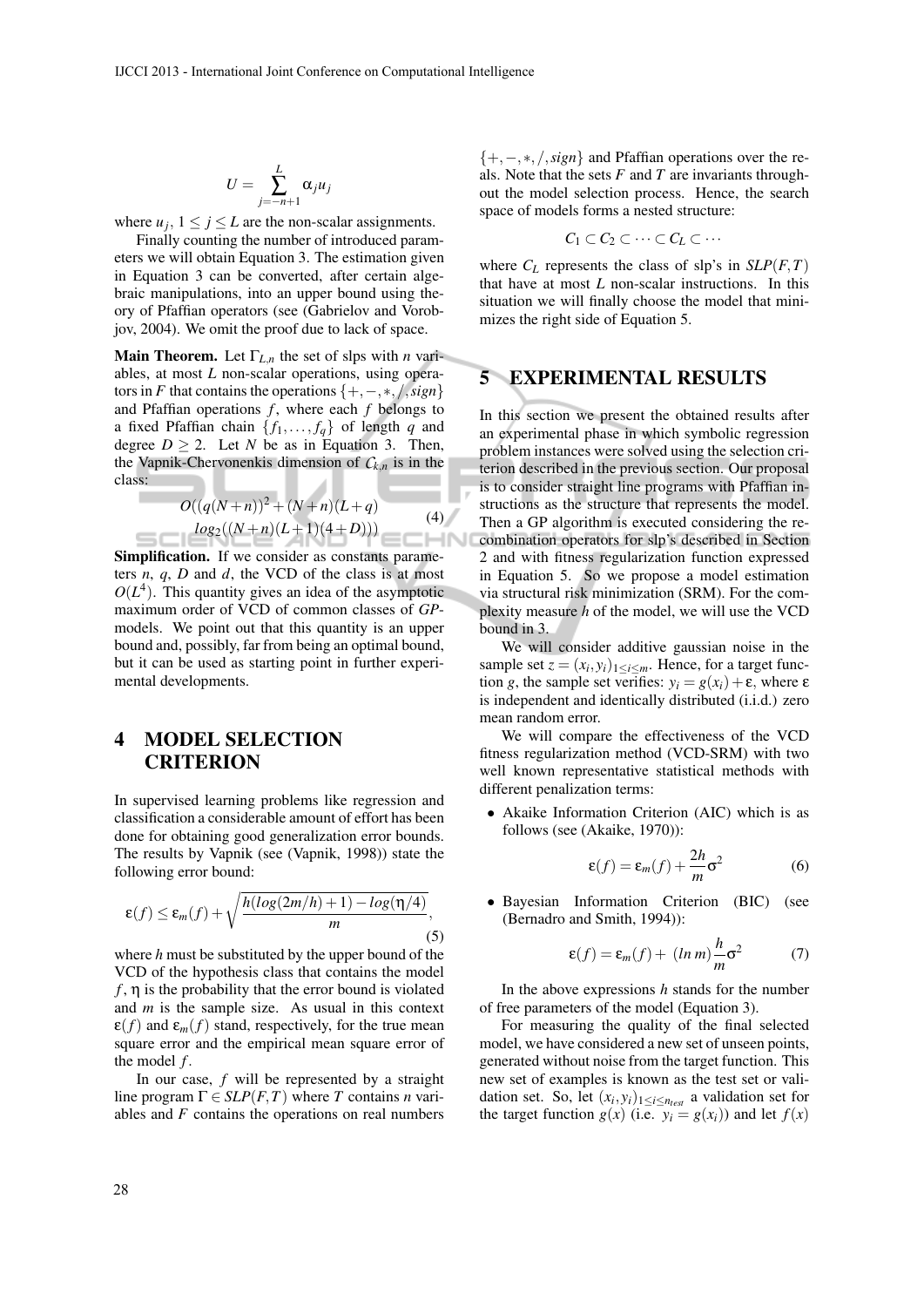be the model estimated from the training data. Then the prediction risk  $\varepsilon_{n_{test}}$  is defined by the mean square error between the values of *f* and the true values of the target function *g* over the validation set:

$$
\varepsilon_{n_{test}} = \frac{1}{n_{test}} \sum_{i=1}^{n_{test}} (f(x_i) - y_i)^2
$$
 (8)

#### 5.1 First Experiment

For the first experiment we have considered a set of 500 multivariate polynomials with real coefficients whose degrees are bounded by 5. The number of variables varies from 1 to 5 with 100 polynomials for each case. A second experiment was also performed solving symbolic regression problem instances associated to a new set of specific multivariate functions Finally a third experiment was performed considering some well known real benchmark problems. In all cases, when the GP process finishes, the best individual is selected as the proposed model for the corresponding target function.

We shall denote the set of polynomials as  $P_n^R[X]$  with  $X = (x_1, \ldots, x_n), 1 \le n \le 5$  and  $x_i \in$  $[-1,1]$   $\forall i$ . The individuals are slp's over *F* = {+,−,∗, /,*sqrt*,*sin*, *cos*, *exp*}. In order to avoid errors generated by divisions by zero, instead of the traditional division we will use in our computation the operation usually named "protected division", that returns 1 if the denominator is zero. Besides the variables  $x_i$ , the terminal set also includes five constants  $c_i$ ,  $1 \le i \le 5$ , randomly generated in  $[-1,1]$ . Observe that although the target functions are polynomials, our set *F* not only contains the operators of sum, difference and product, but also contains other Pfaffian functions. This situation increments considerably the search space. Nevertheless, note that in a real problem situation usually we do not know if the target function is a polynomial or not.

The parameters for the GP process are the following: population size  $M = 200$ , probability of crossover  $p_c = 0.9$ , probability of mutation  $p_m =$ 0,05, and tournament selection of size 5. The real length of the slp's in the population is bounded by 40. Elitism and a particular generational replacement are used. In this sense, the offsprings do not necessarily replace their parents. After a crossover we have four individuals: two parents and two offsprings. We select the two best individuals with different fitness values. The motivation is to prevent premature convergence and to maintain diversity in the population.

As we are considering multivariate polynomials as target functions, the difficulty of the problem instance increases with the number of variables. Hence, to vary the size of the sample set as a function of



Figure 1: Empirical distribution of the executions, for the univariate and bivariate polynomials.

ILOGY PUBLIC*A*TIONS the number of variables is a reasonable decission. Note that an upper bound for the number of monomials in a polynomial with *n* variables and degree *d* is  $4 \cdot d^{n+1}$  and this is also a quite good estimation for a lower bound of the size of the sample set. Thus, in our case we have considered sample sets of size  $4 \cdot 5^{n+1}$ ,  $1 \le n \le 5$ . In this experiment one execution for each strategy has been performed over the 500 generated target functions. In every execution the process finishes after 250 generations were completed. Finally, the validation set consists of a number of unseen points that is equal to two times the size of the sample set.

Figures 1 and 2 represent the empirical distribution of the executions of the three compared strategies over the sets of polynomials. We have separated the polynomial sets by the number of variables, from one to five. These empirical distributions are displayed using standard box plot notation with marks at the best execution, 25%, 50%, 75% and the worst execution, always considering the prediction risk of the selected model, represented on the y-axis and defined by the mean square error between the values of the model and the true values of the target function over the validation set. We also include tables that show means and variances as well as the prediction risk of the best obtained model for each method.

As we can see from the above figures and tables, it seems that VCD regularization performs better than the well known regularization methods AIC and BIC. This is more clear for the polynomials up to three variables and not so clear for the rest of the polynomial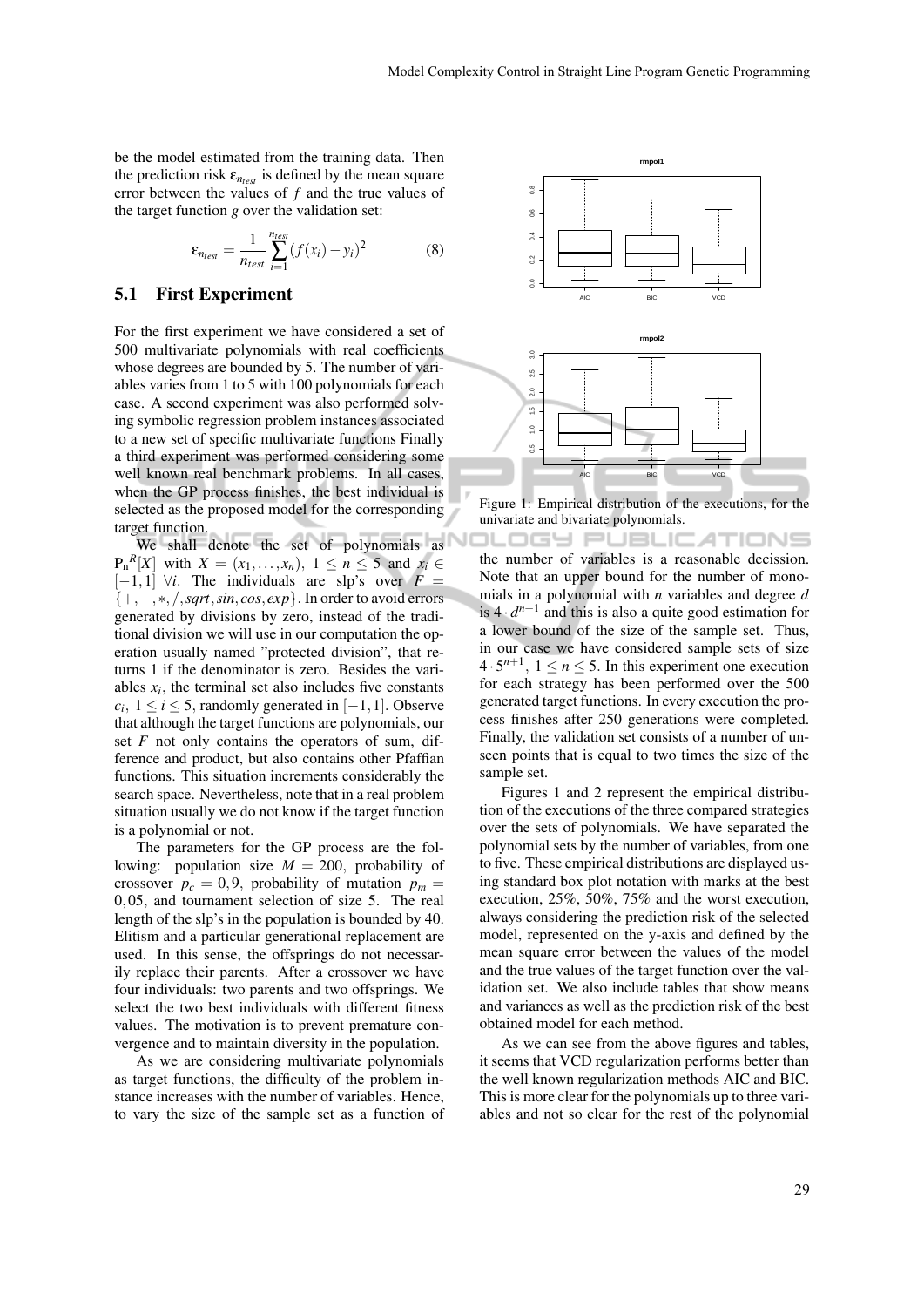

Figure 2: Empirical distributions of the executions, for the multivariate polynomials with 3, 4, and 5 variables.

| $P_1^R[X]$ | $\mu$ | σ              | $P_2^R[X]$            | $\mu$ | σ    |
|------------|-------|----------------|-----------------------|-------|------|
| AIC        | 0.39  | 0.42           | AIC                   | 1.17  | 0.86 |
| BIC        | 0.38  | 0.41           | BIC                   | 1.25  | 0.85 |
| VCD        | 0.24  | 0.27           | VCD                   | 0.82  | 0.54 |
| $P_3^R[X]$ | $\mu$ | σ              | $\overline{P_4^R[X]}$ | $\mu$ | σ    |
| AIC        | 2.62  | 1.28           | AIC                   | 4.79  | 1.49 |
| BIC        | 2.89  | 1.57           | BIC                   | 5.08  | 1.74 |
| VCD        | 2.24  | 0.85           | <b>VCD</b>            | 4.76  | 1.43 |
| $P_5^R[X]$ | $\mu$ | σ              |                       |       |      |
| AIC        | 8.51  | $\mathfrak{D}$ |                       |       |      |
| BIC        | 8.63  | 2.16           |                       |       |      |
| VCD        | 8.63  | 2.17           |                       |       |      |

Table 1: Values of means and variances.

sets. This could be because for polynomials with four and five variables, as they constitute more complex problem instances, it would be necessary a large number of generations in the evolutive process. In order to confirm the comparative results of the studied strategies we have made crossed statistical hypothesis tests. The obtained results are showed in Table 2. Roughly speaking, the null-hypothesis in each test with asso-

|  |  | Table 2: Results of the crossed statistical hypothesis tests |  |
|--|--|--------------------------------------------------------------|--|
|  |  | about the comparative quality of the studied strategies.     |  |

| $P_1^R[X]$                    | AIC                  | BIC                  | VCD               |  |
|-------------------------------|----------------------|----------------------|-------------------|--|
| AIC                           |                      | 0.91                 | 1                 |  |
| BIC                           | 0.30                 |                      | 1                 |  |
| <b>VCD</b>                    | $3.93 \cdot 10^{-4}$ | $1.1 \cdot 10^{-3}$  |                   |  |
| $P_2^R[X]$                    | AIC                  | BIC                  | <b>VCD</b>        |  |
| AIC                           |                      | $3.91 \cdot 10^{-2}$ | 1                 |  |
| BIC                           | 0.96                 |                      | 1                 |  |
| <b>VCD</b>                    | $1.86 \cdot 10^{-5}$ | $1.12 \cdot 10^{-7}$ |                   |  |
| $P_3^R[X]$                    | AIC                  | BIC                  | <b>VCD</b>        |  |
| AIC                           |                      | $7.7 \cdot 10^{-2}$  | 0.99              |  |
| BIC                           | 0.99                 |                      | 1                 |  |
| <b>VCD</b>                    | $1.2 \cdot 10^{-2}$  | $3.93 \cdot 10^{-4}$ |                   |  |
| $\overline{{{\rm P}_4}^R[X]}$ | AIC                  | BIC                  | <b>VCD</b>        |  |
| AIC                           |                      | 0.12                 | 0.90              |  |
| BIC                           | 0.77                 |                      | 0.99              |  |
| VCD                           | 0.27                 | $2.7 \cdot 10^{-3}$  |                   |  |
| $\overline{P_5^R[X]}$         | AIC                  | <b>BIC</b>           | <b>VCD</b>        |  |
| $\overline{AIC}$              |                      | 0.44                 | $\overline{0.52}$ |  |
| BIC                           | 0.77                 |                      | 0.78              |  |
| <b>VCD</b>                    | 0.61                 | 0.37                 |                   |  |
|                               |                      |                      |                   |  |

Table 3: Prediction risk of the model obtained from the best execution.

| Instance        | AIC                  | BIC                  | VCD                  |
|-----------------|----------------------|----------------------|----------------------|
| P1              | $3.40 \cdot 10^{-2}$ | $3.44 \cdot 10^{-2}$ | $4.32 \cdot 10^{-3}$ |
| $P_2^{\Lambda}$ | 0.20                 | 0.19                 | 0.22                 |
| $P_3^R$         | 0.82                 | 0.77                 | 0.42                 |
|                 | 2.33                 | 2.43                 | 2.33                 |
|                 | 4.88                 | 5.13                 | 5.20                 |

ciated pair  $(i, j)$  is that strategy *i* is not better than strategy *j*. Hence if value  $a_{ij}$  in Table 2 is less than a significance value  $\alpha$ , we can reject the corresponding null-hypothesis.

Taking into account the results of the crossed statistical hypothesis tests with a significance value  $\alpha =$ 0.05, we can confirm that our proposed regularization method based on the VC dimension of families of SLP's is the best of the studied strategies for the considered sets of multivariate polynomials.

#### 5.2 Second Experiment

In this case we have run the algorithms on instances associated to three groups of target functions. The first group consists of the following three polynomial functions. In all functions the variables take values in the range  $[-100, 100]$ .

$$
F(x, y, z) = (x + y + z)^2 + 1
$$
 (9)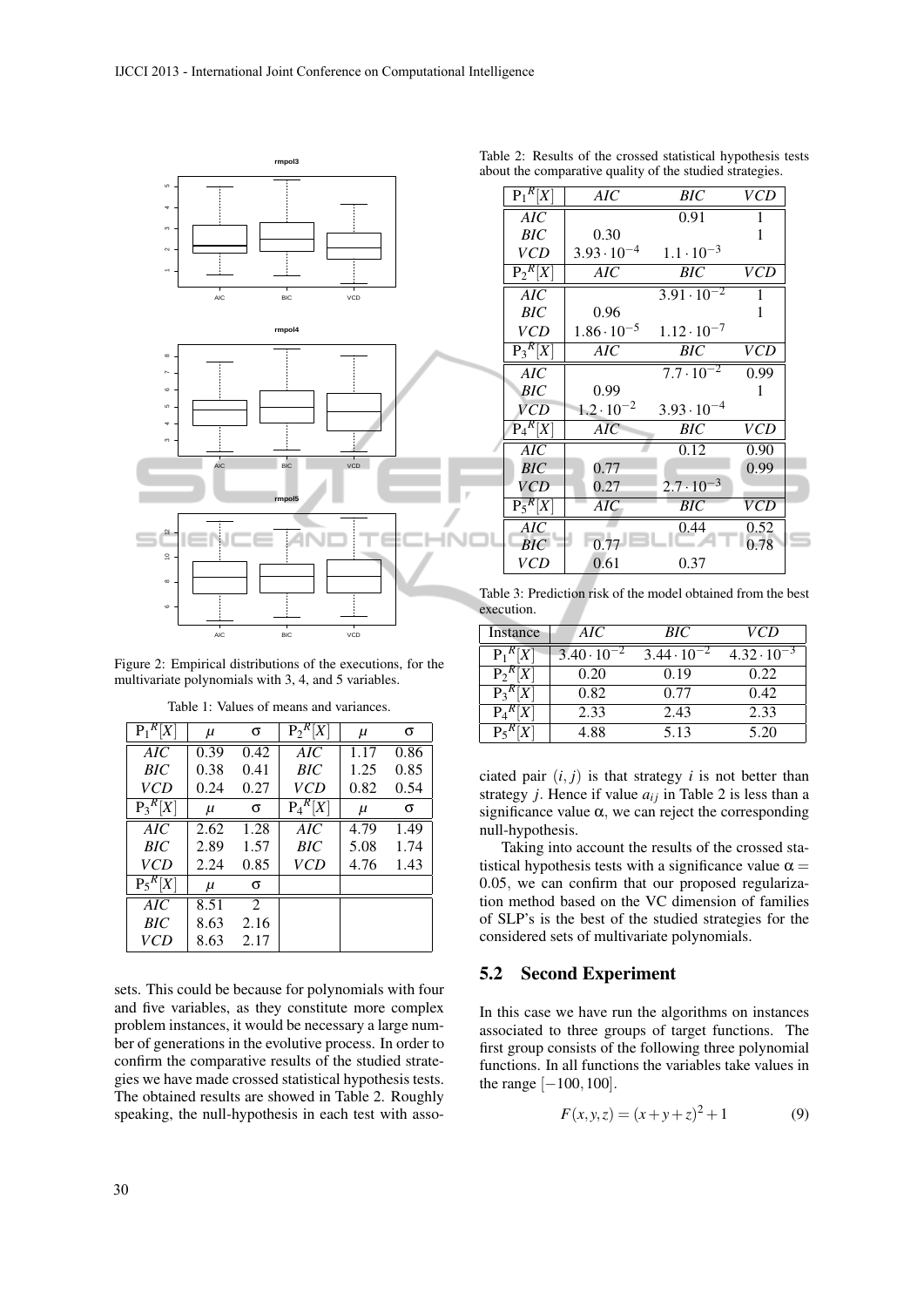$$
G(x, y, z) = \frac{1}{2}x + \frac{1}{3}y + \frac{2}{3}z
$$
 (10)

$$
K(x, y, z, w) = \frac{1}{2}x + \frac{1}{4}y + \frac{1}{6}z + \frac{1}{8}w
$$
 (11)

The second group includes also three functions

$$
g_1(x) = \begin{cases} 4x^2(3-4x) & x \in [0,0.5] \\ (4/3)x(4x^2-10x+7)-3/2 & x \in (0.5,0.75] \\ (16/3)x(x-1)^2 & x \in (0.75,1] \\ (12) & \end{cases}
$$

$$
g_2(x) = \sin^2(2\pi x), x \in [0, 1]
$$

 $(13)$ 

$$
g_3(x) = \frac{\sin\sqrt{x_1^2 + x_2^2}}{x_1^2 + x_2^2}, x_1, x_2 \in [-5, 5]
$$
 (14)

Finally, the third group of target functions is constituted by five unary functions of several classes: trigonometric functions, polynomial functions and one exponential function. These functions are the fol $lowing$   $\Box$ AN.

$$
f_1(x) = x^4 + x^3 + x^2 + x
$$
  
\n
$$
f_2(x) = e^{-\sin 3x + 2x}
$$
  
\n
$$
f_3(x) = e^{-x^2} + \pi x
$$
  
\n
$$
f_4(x) = \cos(2x)
$$
  
\n
$$
f_5(x) = \min\{\frac{2}{x}, \sin(x) + 1\}
$$
  
\n
$$
x \in [-\pi, \pi]
$$
  
\n
$$
x \in [-\pi, \pi]
$$
  
\n
$$
x \in [-\pi, \pi]
$$
  
\n
$$
x \in [0, 15]
$$
  
\n(15)

The parameters of the algorithms related with the population size, selection, recombination operators and termination condition at 250 generations, are the same as those fixed for the first experiment. Otherwise, for the problem instances associated to the functions of this second experiment, the upper bound for the length of the slp's is 16, the sample set has 30 points and the validation set is of size 200.

The corresponding sets of functions and terminals for each target function are showed in Table 4. In all cases the constants  $c_i$  are randomly generated in [0, 1]. We have performed 100 executions of the three compared methods for each problem instance. The results presented in the following figures and tables are the same as those displayed for the first experiment.

Analyzing the empirical distribution of the executions, the VCD regularization method is clearly the best one for all target functions of the first and third group. There are very significative differences in the performance, specially for the functions of the first group, where the AIC and BIC methods found no good solutions in any of the 100 executions. However the three compared methods have a similar performance over the target functions of the second group. In fact, in the case of the bivariate function  $g_3$  our VCD regularization seems to be worse than AIC and



Figure 3: Empirical distribution of the executions. Second Experiment, first group of functions.

BIC. Considering that  $g_1$  is a discontinuous piecewise polynomial function, *g*<sup>2</sup> is a *sine* − *square* function and *g*<sup>3</sup> is a two-dimensional *sin* function we could conjecture that for noisy problem instances associated with trigonometric or discontinuous target functions the outperformance of the VCD method is not so clear as it is for polynomial target functions. A similar situation occurs for the trigonometric functions of the third group  $f_4$  and  $f_5$ . On the other hand, AIC and BIC methods always perform quite similar. This could be because both associated fitness functions (equations 6 and 7) take the same structure with very similar additive penalization terms.

The results displayed in Tables 5 and 6 agree with the above comments about the comparative study of the three methods. Note that VCD regularization obtains the lowest mean prediction risk for almost all the proposed target functions.

The crossed statistical hypothesis tests showed in Table 7 confirm VCD as the best method for the problem instances associated to the functions of the first and the third group.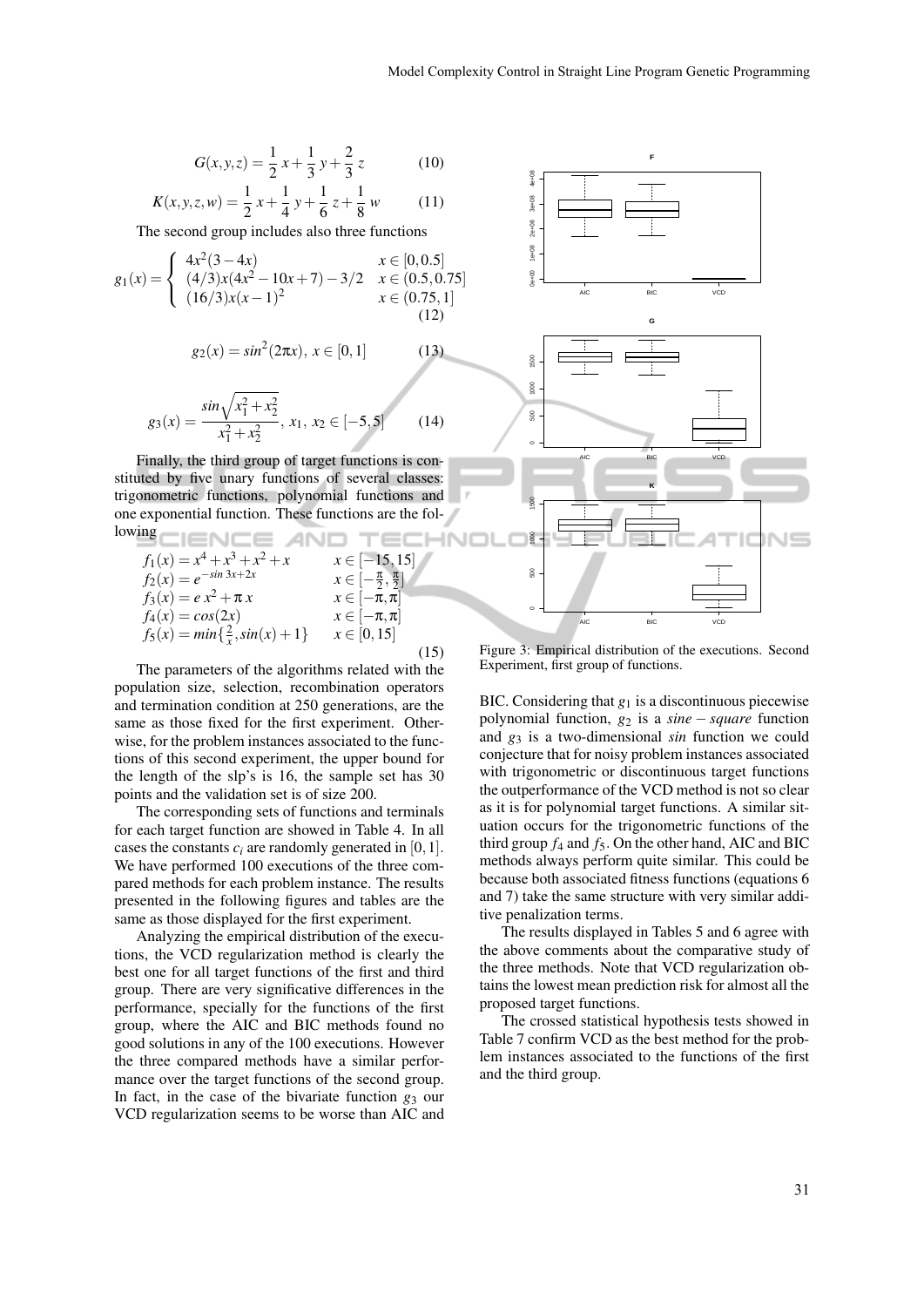| Function | <b>Function set</b>              | Terminal set                     |
|----------|----------------------------------|----------------------------------|
| F        | F                                | $\{x,y,z\}$                      |
| G        | F                                | ${x, y, z, c_1, \ldots, c_6}$    |
| K        | F                                | ${x, y, z, w, c_1, \ldots, c_6}$ |
| $g_1$    | $F \cup \{sign\}$                | $\{x,c_1,\ldots,c_5\}$           |
| 82       | $F \cup \{sin\}$                 | $\{x,c_1,\ldots,c_5\}$           |
| 83       | $F \cup \{sqrt, sin\}$           | ${x_1, x_2, c_1, \ldots, c_5}$   |
| $f_1$    | $F \cup \{sqrt\}$                | $\{x\}$                          |
| $f_2$    | $F \cup \{sqrt, sin, cos, exp\}$ | ${x, c_1}$                       |
| $f_3$    | $F \cup \{sin, cos\}$            | ${x, c_1}$                       |
| f4       | $F \cup \{sqrt, sin\}$           | ${x, c_1}$                       |
| Ť5       | $F \cup \{sin, cos\}$            | $x, c_1$                         |

Table 4: Function set and terminal set for the functions.  $F = \{+, -, *, / \}$ .

Table 5: Values of means and variances: second experiment.

|       | F                | $\mu$              | σ                   | G                | $\mu$   | $\sigma$ |  |
|-------|------------------|--------------------|---------------------|------------------|---------|----------|--|
|       | AIC              | $2.83 \cdot 10^8$  | $5.3 \cdot 10^{7}$  | AIC              | 1627.1  | 236.87   |  |
|       | <b>BIC</b>       | $2.74 \cdot 10^8$  | $4.12 \cdot 10^{7}$ | BIC              | 1612.58 | 217.41   |  |
|       | <b>VCD</b>       | $\Omega$           | $\overline{0}$      | <b>VCD</b>       | 314.15  | 293.55   |  |
|       | K                | $\mu$              | $\sigma$            | $g_1$            | $\mu$   | $\sigma$ |  |
|       | AIC              | 1199.14            | 107.03              | AIC              | 0.15    | 0.06     |  |
| scier | BIC              | 1203.45            | 110.30              | <b>BIC</b>       | 0.15    | 0.06     |  |
|       | <b>VCD</b>       | 237.78             | 170.13              | VCD              | 0.13    | 0.19     |  |
|       | 82               | $\mu$              | $\sigma$            | 83               | $\mu$   | $\sigma$ |  |
|       | $\overline{AIC}$ | 0.21               | 0.06                | $\overline{AIC}$ | 0.20    | 0.15     |  |
|       | BIC              | 0.21               | 0.06                | BIC              | 0.20    | 0.15     |  |
|       | <b>VCD</b>       | 0.20               | 0.06                | <b>VCD</b>       | 0.37    | 0.33     |  |
|       |                  |                    |                     |                  |         |          |  |
|       | $f_1$            | $\mu$              | $\sigma$            | $f_2$            | $\mu$   | $\sigma$ |  |
|       | AIC              | $7.6 \cdot 10^{5}$ | $7.8 \cdot 10^5$    | AIC              | 34.3    | 34.4     |  |
|       | BIC              | $7.5 \cdot 10^5$   | $7.6 \cdot 10^5$    | BIC              | 44.76   | 44.92    |  |
|       | <b>VCD</b>       | 11.23              | 27.01               | VCD              | 4.99    | 5.49     |  |
|       | $f_3$            | $\mu$              | σ                   | $f_4$            | $\mu$   | $\sigma$ |  |
|       | $\overline{AIC}$ | 84.33              | $\overline{20}$     | $\overline{AIC}$ | 0.54    | 0.11     |  |
|       | BIC              | 81.35              | 18.87               | BIC              | 0.54    | 0.09     |  |
|       | <b>VCD</b>       | 1.53               | 1.90                | <b>VCD</b>       | 0.43    | 0.32     |  |
|       | $f_5$            | $\mu$              | $\sigma$            |                  |         |          |  |
|       | AIC              | 0.49               | 0.08                |                  |         |          |  |
|       | BIC              | 0.50               | 0.07                |                  |         |          |  |

### 5.3 Third Experiment

We have executed the described evolutionary processes over some sample sets obtained from the KEEL-dataset repository (see (Alcalá-Fdez et al.,  $2011$ )<sup>1</sup>). KEEL-dataset includes sets of sample points for problems of different categories. We have selected three data sets corresponding to the following regression problems: *Abalone*, that consists in the prediction of the age of these molluscs from physical measurements; *Ailerons*, which addresses a control problem, flying a F16 aircraft and *AutoMPG8*, where the objective is to predict fuel consumption of a city cycle. The respective sizes of the data sets are 4177, 13750 and 392. We consider the same general configuration parameters and slp's of length bounded by 16. The set of functions consists of all the functions previously considered in this work and the terminal set contains the variables and a number of constants that equals the number of variables for each problem. That is 8 for *Abalone*, 40 for *Ailerons* and 7 for *AutoMPG8*.

<sup>1</sup>http://www.keel.es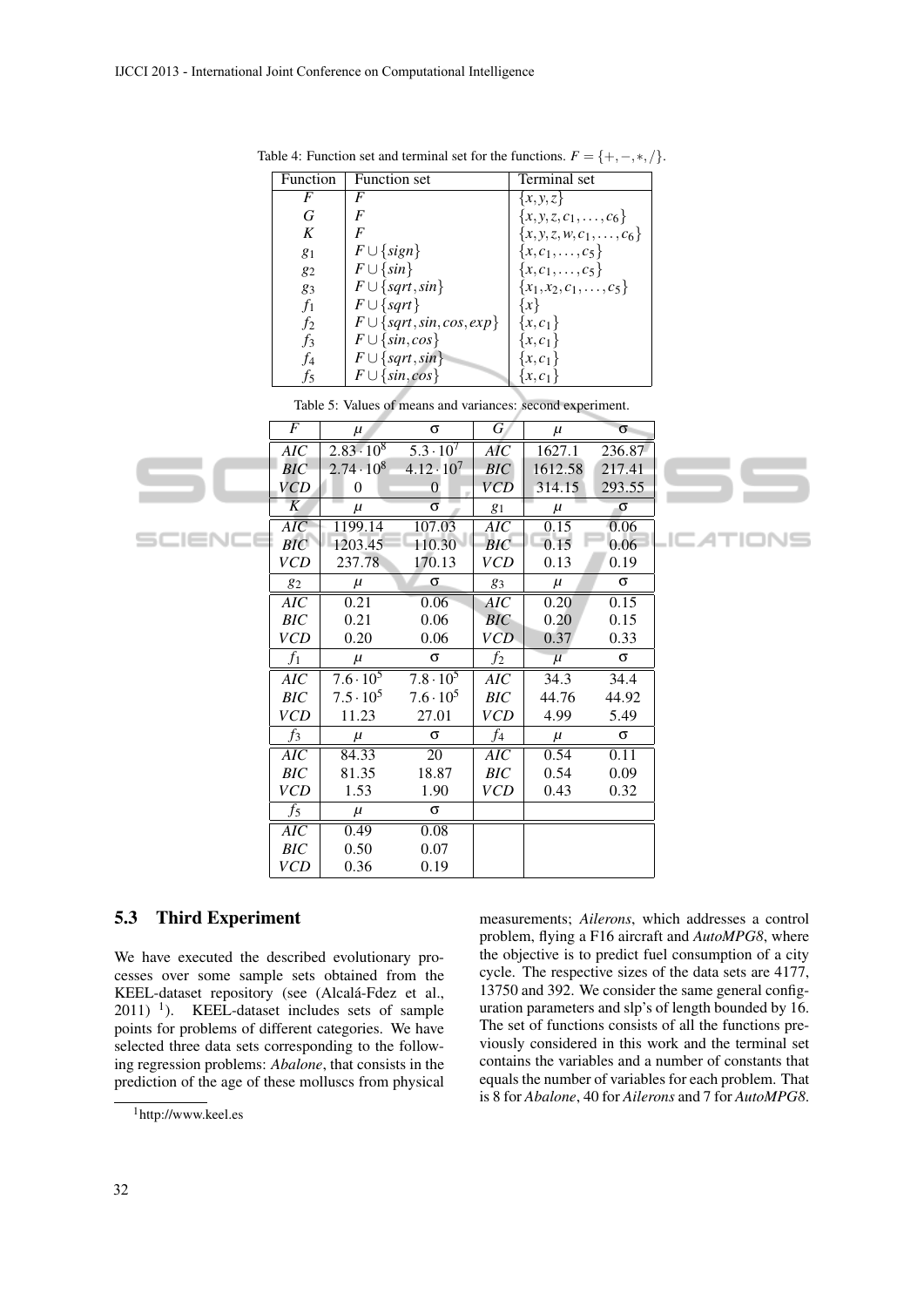| Problem instance | AIC                         | BIC                   | VCD                             |
|------------------|-----------------------------|-----------------------|---------------------------------|
| F                | $1.\overline{7 \cdot 10^8}$ | $1.7 \cdot 10^{8}$    |                                 |
| G                | 1272.03                     | 1266.42               | 0,69                            |
| K                | 917.83                      | 917.67                | 17.46                           |
| 81               | $7.91 \cdot 10^{-2}$        | $7.93 \cdot 10^{-2}$  | $\overline{7.91} \cdot 10^{-2}$ |
| 82               | 0.11                        | 0.11                  | 0.11                            |
| 83               | $4.53 \cdot 10^{-2}$        | $4.71 \cdot 10^{-2}$  | $4.75 \cdot 10^{-2}$            |
| $f_1$            | $3.02 \cdot 10^{-24}$       | $3.24 \cdot 10^{-24}$ | $2.26 \cdot 10^{-24}$           |
| $f_2$            | 2.43                        | 2.17                  | 0.17                            |
| $f_3$            | 60.38                       | 56.06                 | $2.77 \cdot 10^{-2}$            |
| $f_4$            | $5.5 \cdot 10^{-3}$         | $1, 1 \cdot 10^{-2}$  | $9.9 \cdot 10^{-4}$             |
| f5               | 0, 15                       | 0.42                  | $5.03 \cdot 10^{-2}$            |

Table 6: Prediction risk of the model obtained from the best execution: second experiment



Figure 4: Empirical distribution of the executions. Second Experiment, second group of functions.

In all cases, and for each execution, we have divided the data sets into two equal parts: one of them was considered as the set of examples and the other was used as the validation set. Note that in this experiment the examples are not corrupted by noise. As usually, we have performed 100 executions for each problem instance and method.

Nevertheless the 40 variables that has Ailerons

problem, it seems to be the most easy one, as optimal solutions in almost all executions were obtained for the three methods. For the other two problems the studied methods also perform quite well. For these selected real problem instances the VCD regularization method is clearly better than the other two, as we can see considering the empirical distribution showed in figure 6. The results of the crossed statistical hypothesis tests with a significance value  $\alpha = 0.05$  confirm the above affirmation.

### 6 CONCLUSIONS

Straight line programs constitute a promising structure for representing models in the Genetic Programming framework. Indeed, as it was published in a previous work, slp's outperform the traditional tree structure when GP strategies are applied for some kind of regression problems. In this paper we try to control the complexity of populations of slp's while they evolve in order to find good models for solving symbolic regression problem instances. The evolving structure is constructed from a set of functions that contains Pfaffian operators. We have considered the Vapnik Chervonenkis dimension as a complexity measure and we have found a theoretical upper bound of the VCD of families of slp's over Pfaffian operators as an important generalization of similar results for more simple sets of operators including rational functions. This theoretical upper bound is polynomial in the number of the non-scalar instructions of the family of the slp's. As a consequence of the main result, we propose a regularized fitness function included in a evolutionary strategy for solving symbolic regression problem instances. We have compared our fitness function based on the VCD upper bound with two well known statistical penalization criteria. The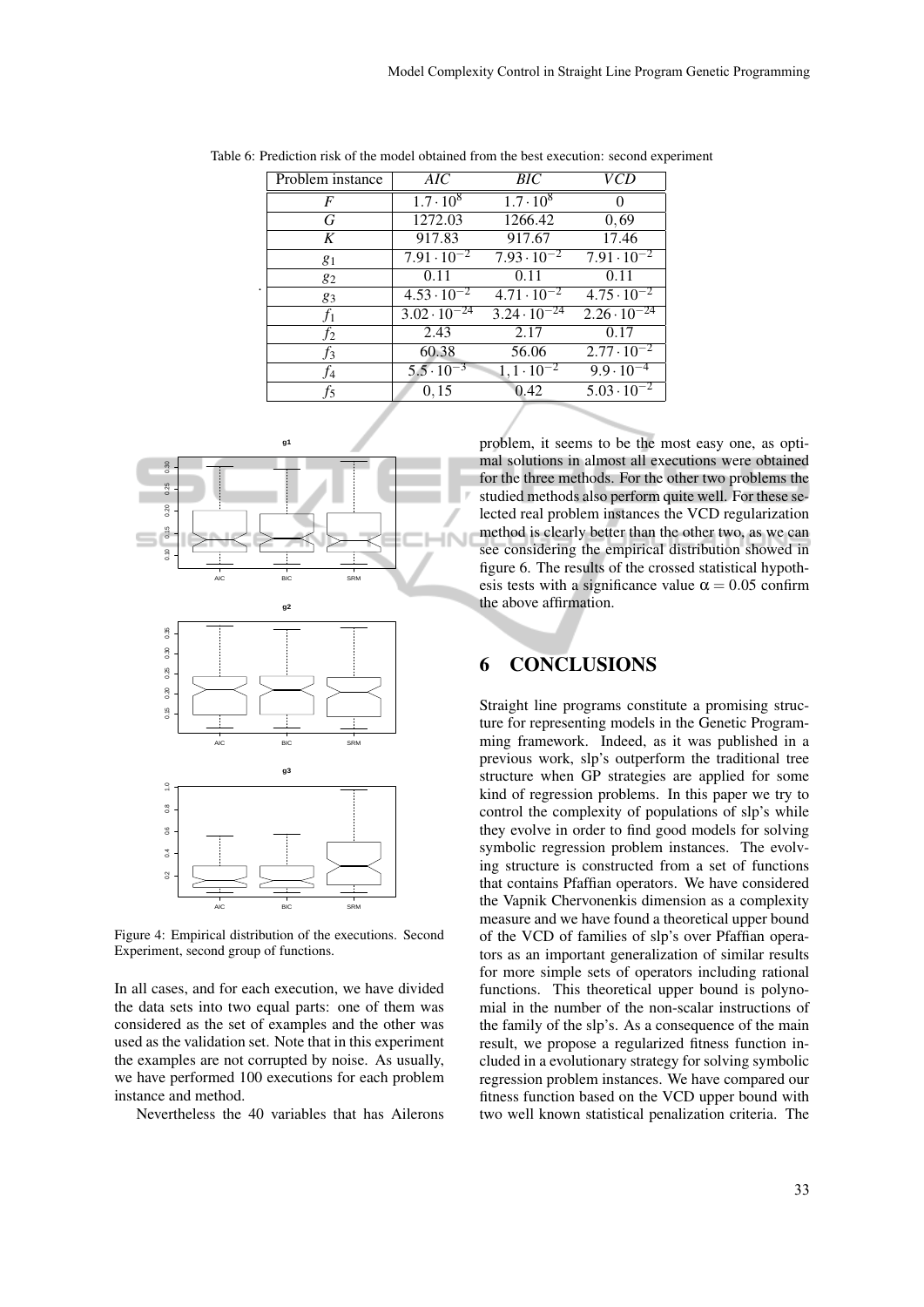

Figure 5: Empirical distribution of the executions. Second Experimente, third group of functions.

experimental results obtained after the execution of the compared strategies over three different groups of target functions, show that our proposed complexity measure and its corresponding penalization criterion is better than the others in almost all studied situa-

Table 7: Results of the crossed statistical hypothesis tests about the comparative quality of the studied strategies. Second experiment functions.

| $\overline{F}$                                                                                    | $\overline{AIC}$      | $\overline{BIC}$      | $\overline{VCD}$                |
|---------------------------------------------------------------------------------------------------|-----------------------|-----------------------|---------------------------------|
| $\overline{AIC}$                                                                                  |                       | 0.96                  | 1                               |
| BIC                                                                                               | 0.2                   |                       | 0.96                            |
| <b>VCD</b>                                                                                        | $3.7 \cdot 10^{-44}$  | $3.7 \cdot 10^{-44}$  |                                 |
| $\overline{G}$                                                                                    | $\overline{AIC}$      | $\overline{BIC}$      | $\overline{VCD}$                |
| $\overline{AIC}$                                                                                  |                       | 0.91                  | $\mathbf{1}$                    |
| BIC                                                                                               | 0.70                  |                       | $\mathbf{1}$                    |
| <b>VCD</b>                                                                                        | $2.72 \cdot 10^{-43}$ | $2.72 \cdot 10^{-43}$ |                                 |
| $\overline{K}$                                                                                    | $\overline{AIC}$      | $\overline{BIC}$      | $\overline{VCD}$                |
| $\overline{AIC}$                                                                                  |                       | 0.44                  | $\mathbf{1}$                    |
| BIC                                                                                               | 0.85                  |                       | $\mathbf{1}$                    |
| <b>VCD</b>                                                                                        | $2.72 \cdot 10^{-43}$ | $2.72 \cdot 10^{-43}$ |                                 |
| $g_1$                                                                                             | $\overline{AIC}$      | $\overline{BIC}$      | $\overline{VCD}$                |
| AIC                                                                                               |                       | 0.66                  | 0.79                            |
| BIC                                                                                               | 0.75                  |                       | 0.87                            |
| <b>VCD</b>                                                                                        | 0.63                  | 0.75                  |                                 |
| $g_{2}% ^{r}=\left\langle \mathcal{A}_{1}\right\rangle \left\langle \mathcal{A}_{2}\right\rangle$ | $\overline{AIC}$      | $\overline{BIC}$      | $\overline{VCD}$                |
| $\overline{AIC}$                                                                                  |                       | 0.81                  | 0.90                            |
| BIC                                                                                               | 0.75                  |                       | 0.96                            |
| <b>VCD</b>                                                                                        | 0.40                  | 0.69                  |                                 |
| 83                                                                                                | $\overline{AIC}$      | $\overline{BIC}$      | $\overline{VCD}$                |
| <b>AIC</b>                                                                                        |                       | 0.84                  | $1.\overline{37 \cdot 10^{-3}}$ |
| <b>BIC</b>                                                                                        | 0.76                  |                       | $8.37 \cdot 10^{-4}$            |
| VCD                                                                                               | 1                     | $\mathbf{1}$          |                                 |
| $f_1$                                                                                             | $\overline{AIC}$      | $\overline{BIC}$      | $\overline{VCD}$                |
| $A\overline{IC}$                                                                                  |                       | 0.64                  | 1                               |
| <b>BIC</b>                                                                                        | 0.52                  |                       | $\mathbf{1}$                    |
| <b>VCD</b>                                                                                        | $1.24 \cdot 10^{-30}$ | $2.39 \cdot 10^{-28}$ |                                 |
| $f_2$                                                                                             | AIC                   | $\overline{BIC}$      | $\overline{VCD}$                |
| $\overline{AIC}$                                                                                  |                       | 0.19                  | 1                               |
| <b>BIC</b>                                                                                        | 0.79                  |                       | 1                               |
| <b>VCD</b>                                                                                        | $1.34 \cdot 10^{-15}$ | $9 \cdot 10^{-19}$    |                                 |
| $f_3$                                                                                             | AIC                   | $\overline{BIC}$      | $\overline{VCD}$                |
| $\overline{AIC}$                                                                                  |                       | 0.98                  | $\mathbf{1}$                    |
| <b>BIC</b>                                                                                        | 0.37                  |                       | $\mathbf{1}$                    |
| <b>VCD</b>                                                                                        | $1.08 \cdot 10^{-39}$ | $1.07 \cdot 10^{-38}$ |                                 |
| $\overline{f_4}$                                                                                  | $\overline{AIC}$      | $\overline{BIC}$      | $\overline{VCD}$                |
| AIC                                                                                               |                       | 0.86                  | $4.78 \cdot 10^{-2}$            |
| BIC                                                                                               | 0.43                  |                       | $2.35 \cdot 10^{-2}$            |
| <b>VCD</b>                                                                                        | $1.09 \cdot 10^{-5}$  | $5.7 \cdot 10^{-6}$   |                                 |
| $f_5$                                                                                             | $\overline{AIC}$      | BIC                   | $\bar{V}CD$                     |
| $A\overline{IC}$                                                                                  |                       | 0.39                  | 0.77                            |
| BIC                                                                                               | 0.99                  |                       | 0.77                            |
|                                                                                                   |                       |                       |                                 |
| <b>VCD</b>                                                                                        | $4.72 \cdot 10^{-13}$ | $6.5 \cdot 10^{-15}$  |                                 |

tions, specially over the group of the three real problem instances, where the VCD regularization method is clearly the best.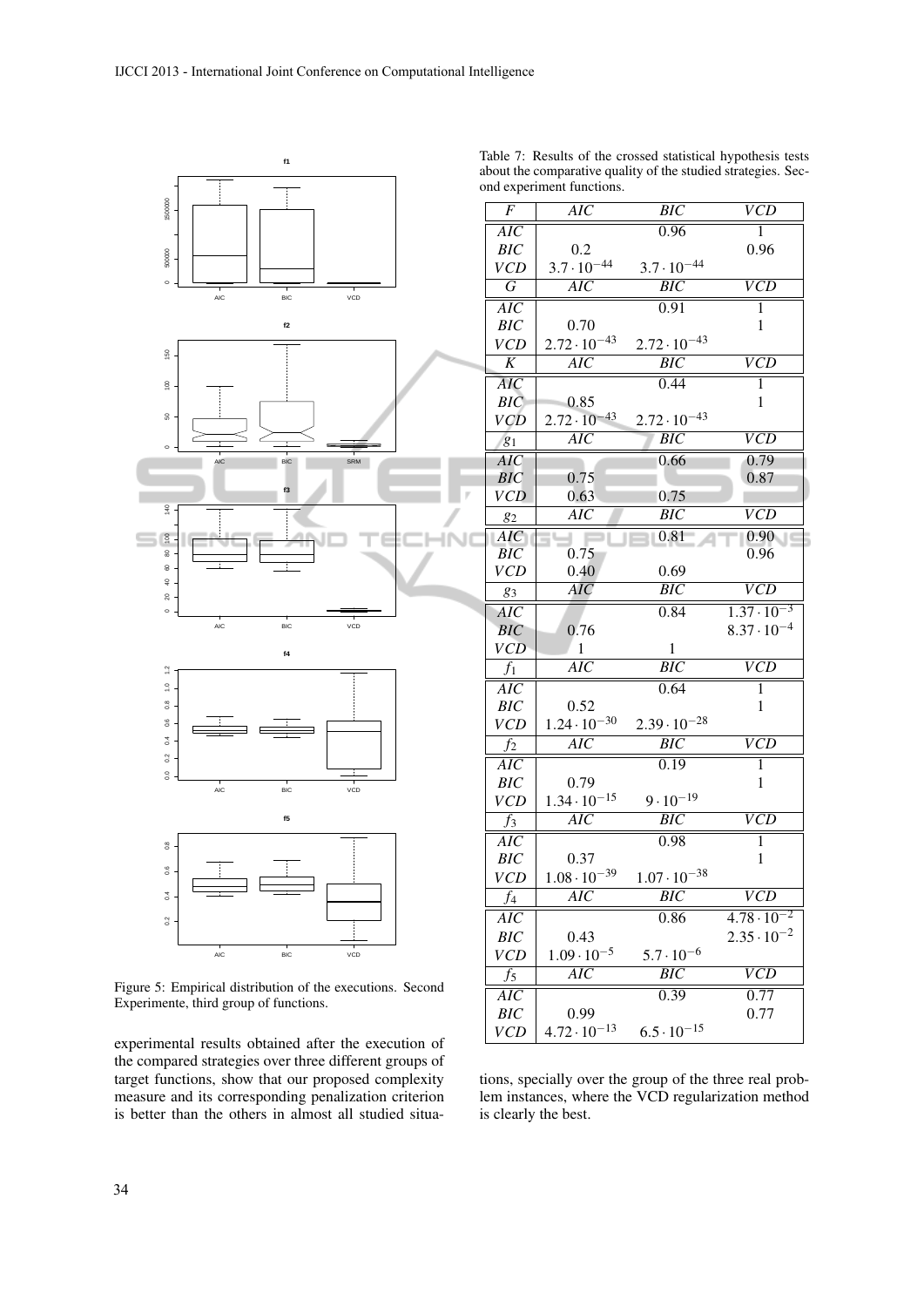

Figure 6: Empirical distribution of the executions, for functions associated to real problems.

Table 8: Prediction risk of the model obtained from the best execution.

| Instance | AIC                  | RIC                  | /CD                  |
|----------|----------------------|----------------------|----------------------|
| Abalone  | 5.39                 | 6.35                 | 5.35                 |
| Ailerons | $1.22 \cdot 10^{-7}$ | $1.01 \cdot 10^{-7}$ | $9.93 \cdot 10^{-8}$ |
| AutoMPG8 | 18.53                | 15.38                |                      |

Table 9: Results of the crossed statistical hypothesis tests about the comparative quality of the studied strategies.

| Abalone    | AIC                   | BIC                             | VCD              |
|------------|-----------------------|---------------------------------|------------------|
| AIC        |                       | $5.\overline{37 \cdot 10^{-2}}$ |                  |
| BIC        | 0.95                  |                                 |                  |
| <b>VCD</b> | $3.36 \cdot 10^{-6}$  | $4.78 \cdot 10^{-9}$            |                  |
| Ailerons   | AIC                   | BIC                             | <b>VCD</b>       |
| AIC        |                       |                                 |                  |
| BIC        | 0.12                  |                                 |                  |
| <b>VCD</b> | $9.26 \cdot 10^{-12}$ | $5.3 \cdot 10^{-8}$             |                  |
| AutoMPG8   | AIC                   | BIC                             | $VC\overline{D}$ |
| AIC        |                       | 0.76                            |                  |
| BIC        | 0.99                  |                                 |                  |
| VCD        | $1.2 \cdot 10^{-2}$   | $3.93 \cdot 10^{-4}$            |                  |

### ACKNOWLEDGEMENTS

This work is partially supported by spanish grant TIN2011-27479-C04-04.

## **REFERENCES**

- Akaike, H. (1970). Statistical prediction information. *Ann. Inst. Statistic. Math*, 22:203–217.
- Alcalá-Fdez, J., Fernández, A., Luengo, J., Derrac, J., Garcia, S., Sanchez, L., and Herrera, F. (2011). Keel data- ´ mining sofware tool: Data set repository, integration of algorithms and experimental analysis framework. *Journal of Multiple–Valued Logic and Soft Computing*, 17(2–3):255–287.
- Alonso, C. L., Montana, J. L., and Puente, J. (2008). Straight line programs: a new linear genetic programming approach. In *Proc. 20th IEEE International Conference on Tools with Artificial Intelligence (IC-TAI)*, pages 571–524.
- Angluin, D. and Smith, C. (1983). Inductive inference: Theory and methods. *ACM Computing Surveys*, 15(3):237–269.
- Berkowitz, S. (1984). On computing the determinant in small parallel time using a small number of processors. *Information Processing Letters*, 18:147–150.
- Bernadro, J. and Smith, A. (1994). *Bayesian Theory*. John Willey & Sons.
- Burguisser, P., Clausen, M., and Shokrollahi, M. (1997). *Algebraic Complexity Theory*. Springer.
- Gabrielov, A. and Vorobjov, N. (2004). Complexity of computations with pfaffian and noetherian functions. In *Normal Forms, Bifurcations and Finiteness Problems in Differential Equations*. Kluwer.
- Giusti, M., Heintz, J., Morais, J., Morgentern, J., and Pardo, L. (1997). Straight line programs in geometric elimination theory. *Journal of Pure and Applied Algebra*, 124:121–146.
- Giusti, M. and Heinz, J. (1993). La determination des points ´ isolés et la dimension dúne varieté agebrique peut se faire en temps polynomial. In *Computational Algebraic Geometry and Commutative Algebra, Symposia Matematica XXXIV, ed. D. Eisenbud and L. Robbiano*, pages 216–256. Cambridge University Press.
- Golberg, P. and Jerrum, M. (1995). Bounding the vapnik-chervonenkis dimension of concept classes parametrizes by real numbers. *Machine Learning*, 18(1):131–148.
- Gori, M., Maggini, M., Martinelli, E., and Soda, G. (1998). Inductive inference from noisy examples using the hybrid finite state filter. *IEEE Transactions on Neural Networks*, 9(3):571–575.
- Heintz, J., Roy, M., and Solerno, P. (1990). Sur la complexite du principe de tarski-seidenberg. ´ *IBulletin de la Societé Mathematique de France*, 118:101-126.
- Koza, J. (1992). *Genetic Programming: On the Programming of Computers by Means of Natural Selection*. MIT Press.